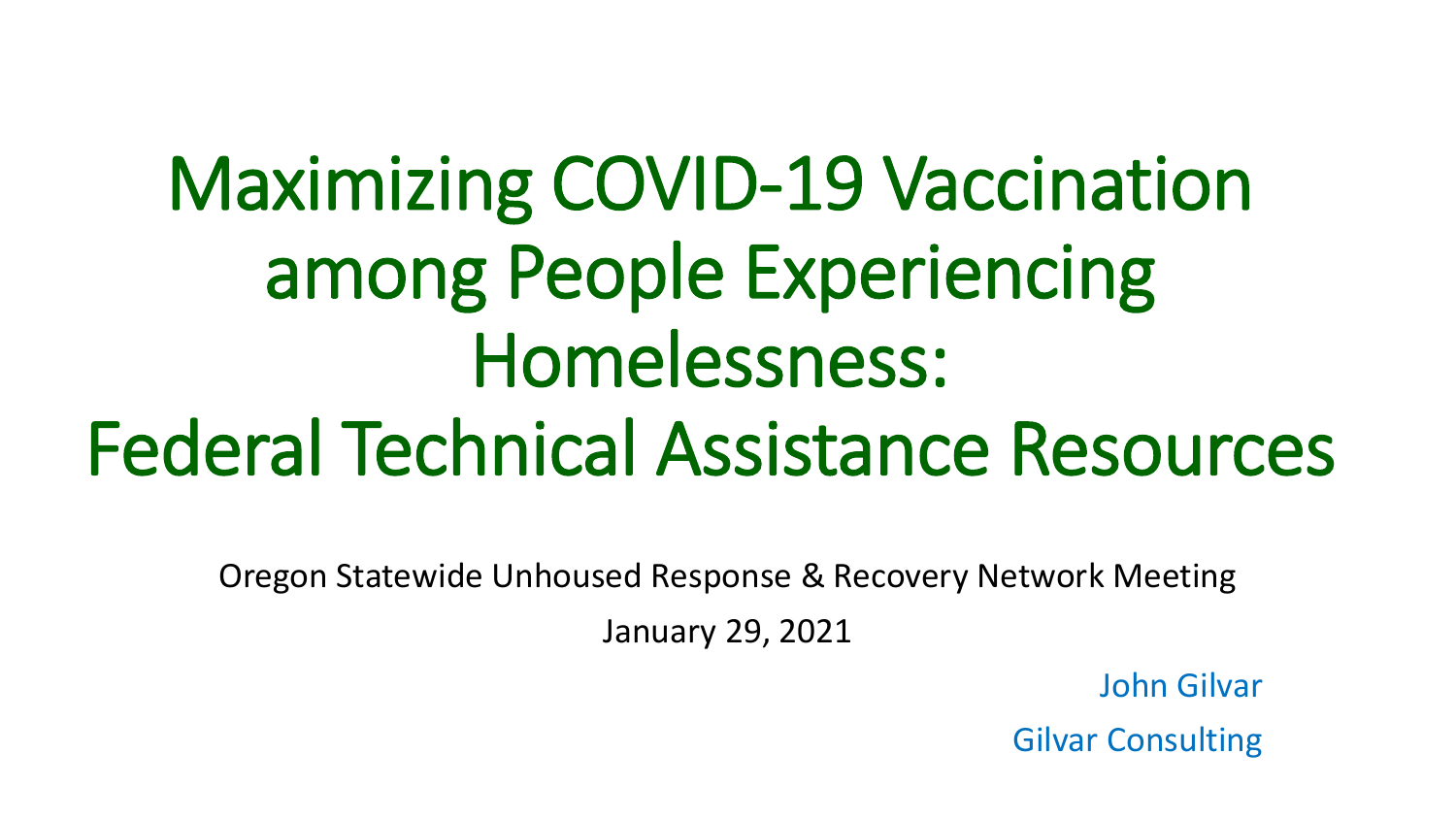### **Preparing now to maximize COVID-19 vaccination among people experiencing homelessness (PEH)**

- Common challenges for states and local communities
	- Overall distribution plans are very fluid
	- Public health dept bandwidth constraints for coordinating with CoCs and shelter providers
	- Bottlenecks
	- Confusion about prioritization policies and distribution schedules
	- Vaccine hesitancy, particularly within Black and other historically disenfranchised communities
- Need for proactive and coordinated planning
	- Community distribution planning should account for a range of risks and barriers for PEH
	- Short runway to conduct intensive logistics planning for service providers
	- Accelerating vaccination coverage while guarding against service denial for people who have not been vaccinated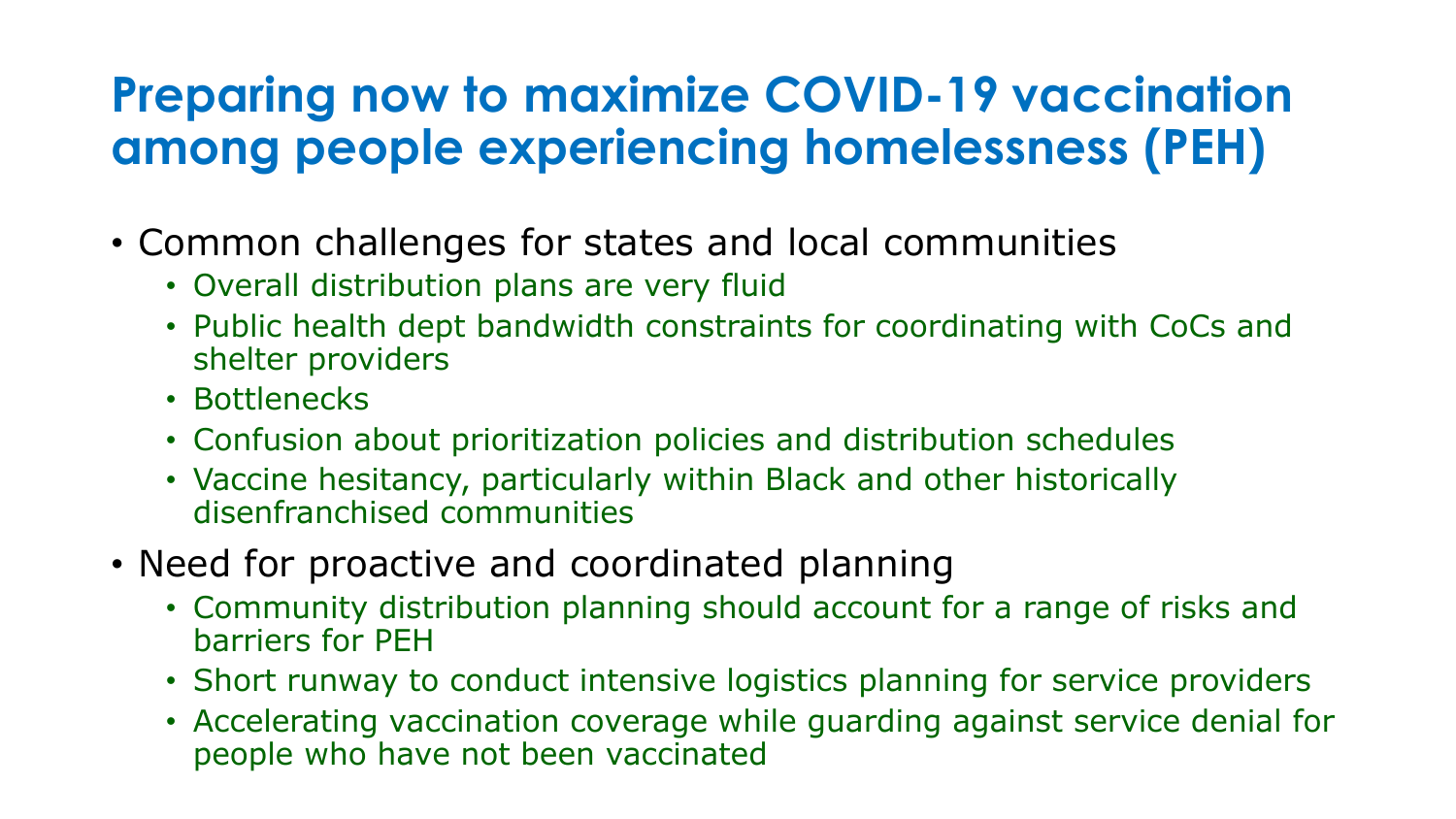### PEH are hospitalized at a much higher rate than all Minnesotans.

#### **COVID-Related Hospitalizations through January 21, 2021**



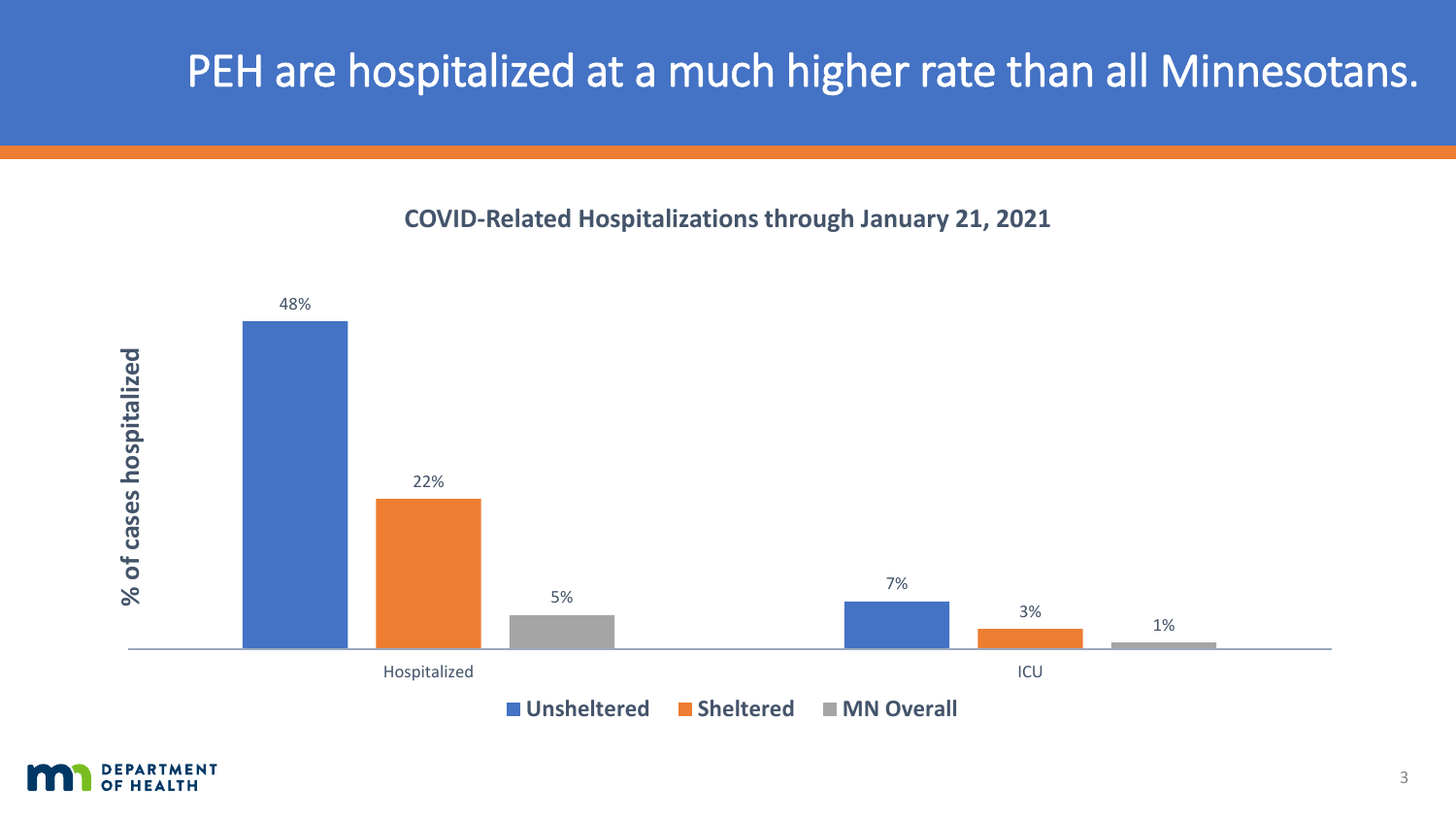# **Steps communities can take now**

- Review [HUD](https://www.hudexchange.info/resource/6229/covid19-homeless-system-response-vaccine-planning-and-distribution/?utm_source=HUD+Exchange+Mailing+List&utm_campaign=d552d08312-SNAPS-COVID-19-Digest-1-11-2021&utm_medium=email&utm_term=0_f32b935a5f-d552d08312-19576269) and [CDC](https://www.cdc.gov/coronavirus/2019-ncov/communication/toolkits/people-experiencing-homelessness.html) guidance specifically addressing vaccination strategies
- Use HUD guidance checklists to organize planning agendas and meetings that include:
	- Local homeless services leaders
	- Public health officials
	- Community health providers (HCH and other FQHCs)
	- Pharmacies and other agencies critical to rapid vaccine distribution
- Create plans that specifically address challenges around:
	- Barriers experienced by PEH in accessing vaccination and other healthcare services
	- Logistics
	- Communication, especially around vaccine confidence
	- Prioritization policies